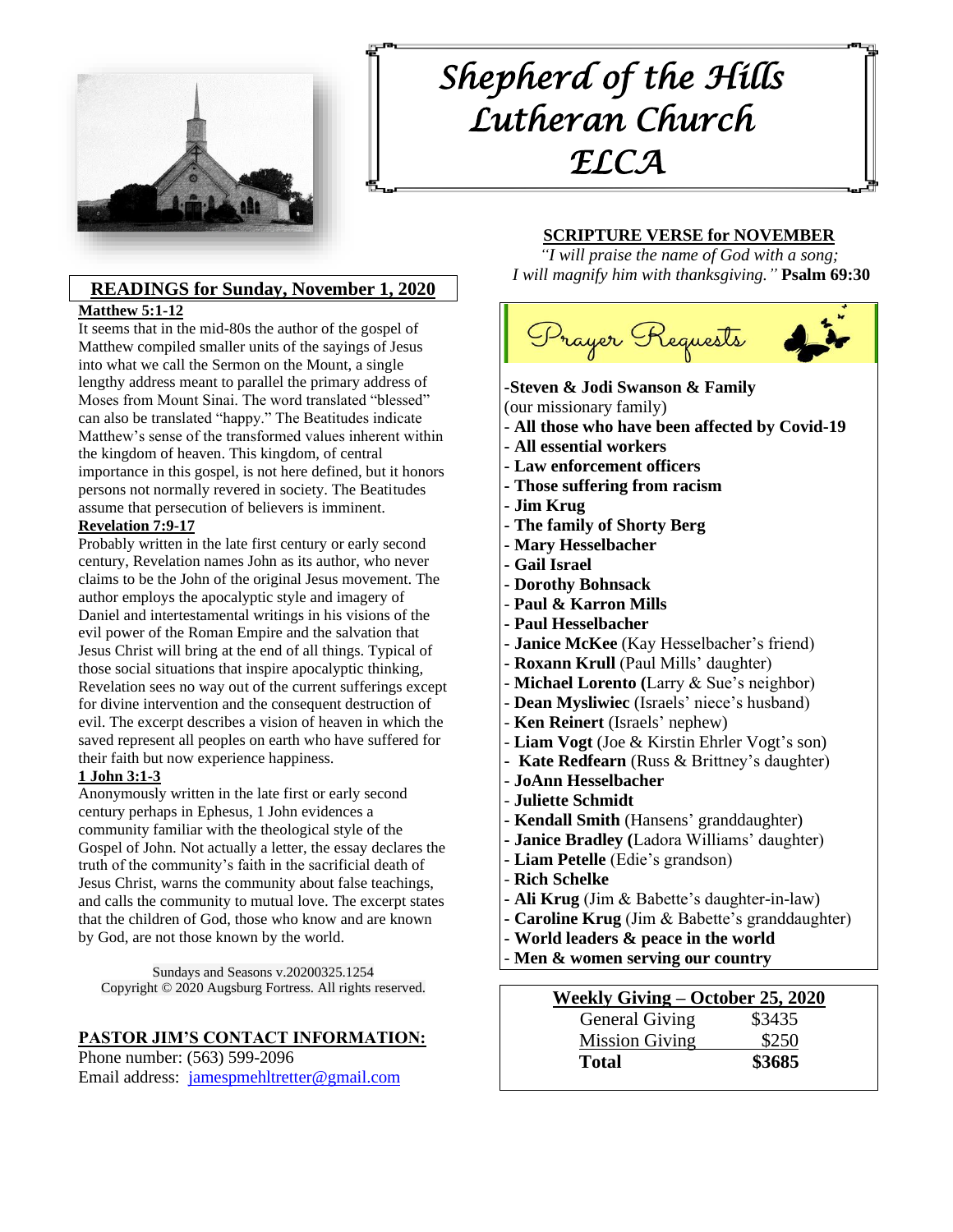# **Pastor Jim's Message – November 1, 2020**

#### **LINK TO PASTOR JIM'S MESSAGE:**

<https://www.youtube.com/watch?v=sStbxiT-RlI>

#### **PASTOR'S MESSAGE:**

Our readings for today come from Revelation the 7th chapter verses 9 through 17, Our psalm is Psalm 34 verses 1 to 10 and verse 22. Our second reading comes from First John, the third chapter verses one through three and our Gospel reading, which I will share my message on, is from Matthew the fifth chapter verses 1 through 12.

If you'd like to read those, that would be wonderful, and I'll continue on with my message.

Blessed are, blessed are. The Beatitudes lists off so many people who are blessed. When we think of someone who is blessed, we don't often think of those folks who you just read about as being blessed. We think of those who are blessed as people who have all kinds of things showered upon them. We don't think of those who, at first reading, would appear weak and in need, stressed, worried, challenged by so many different things.

Nevertheless, this passage reminds us that they are blessed. As you read this passage or maybe if you read it again, do you see yourself in one of those categories? Are you one of the blessed that Jesus refers to? Or, as you read it, are you thinking to yourself, "Boy, I sure am glad I'm not one of those. Boy, I sure am glad I'm not in that fix."

Interestingly, Jesus began to teach, and his disciples came and sat next to him and listened. How beautiful a time that must have been hearing those words of encouragement, but what do they mean for us today? What does it mean for us today, and how do those blessings come about?

We're reminded, of course, that our Lord has a hand in those blessings. Some of them are promised at the end of our lives, but as we read them, some of them seem as though they would appear while we are still here on earth. Some of that blessing would occur while we're right here. How do we play a part in that? How do we play a part in blessing others?

How do we form a partnership, if that's the right word, with our Lord as he makes these promises to sometimes us, sometimes our neighbors, that we and they are blessed?

I think that, indeed, we have a very special role in this passage. We have a very special role in following the work of our Lord and Savior Jesus Christ. We are invited to reach out to those who are most in need. We are invited to care for those who appear to be struggling.

How do we do that?

You know sometimes the answer is quite simple and sometimes the answer, with all of the flaws and complexities of our world, is very difficult. It's hard to unravel how it is that we can make a difference. As Christians, we are called to work in special and unique ways to advocate for those who are most in need, those who are indeed working for peace, those who Jesus calls blessed.

How do we do that?

We work, of course, to root out injustice, to break up the roadblocks that are in front of those who are working to care for those in need. We explore the ways in which systematic problems are brought upon our neighbors and our friends. Advocacy takes a number of different tasks. Advocacy takes acknowledging that there's a problem to begin with and understanding really what that problem means. Especially if it's quite removed from us, once we know about something, it can be very easy for us to just be quite satisfied in learning about it.

Indeed, that's not enough.

We are called not only just to learn about the challenges that may affect our neighbors or our friends or even those across the world.

We are called to take action, to make hard choices, to challenge people to action, so that God's work truly is done. Our ELCA Lutheran church has a phrase that we use quite often. It's "God's work, Our hands" and yes, sometimes that work is pulling the weeds at an elderly neighbor's house, but sometimes it's writing letters. Sometimes it's acting for justice. Sometimes, well, I'll let you fill in the blank how it